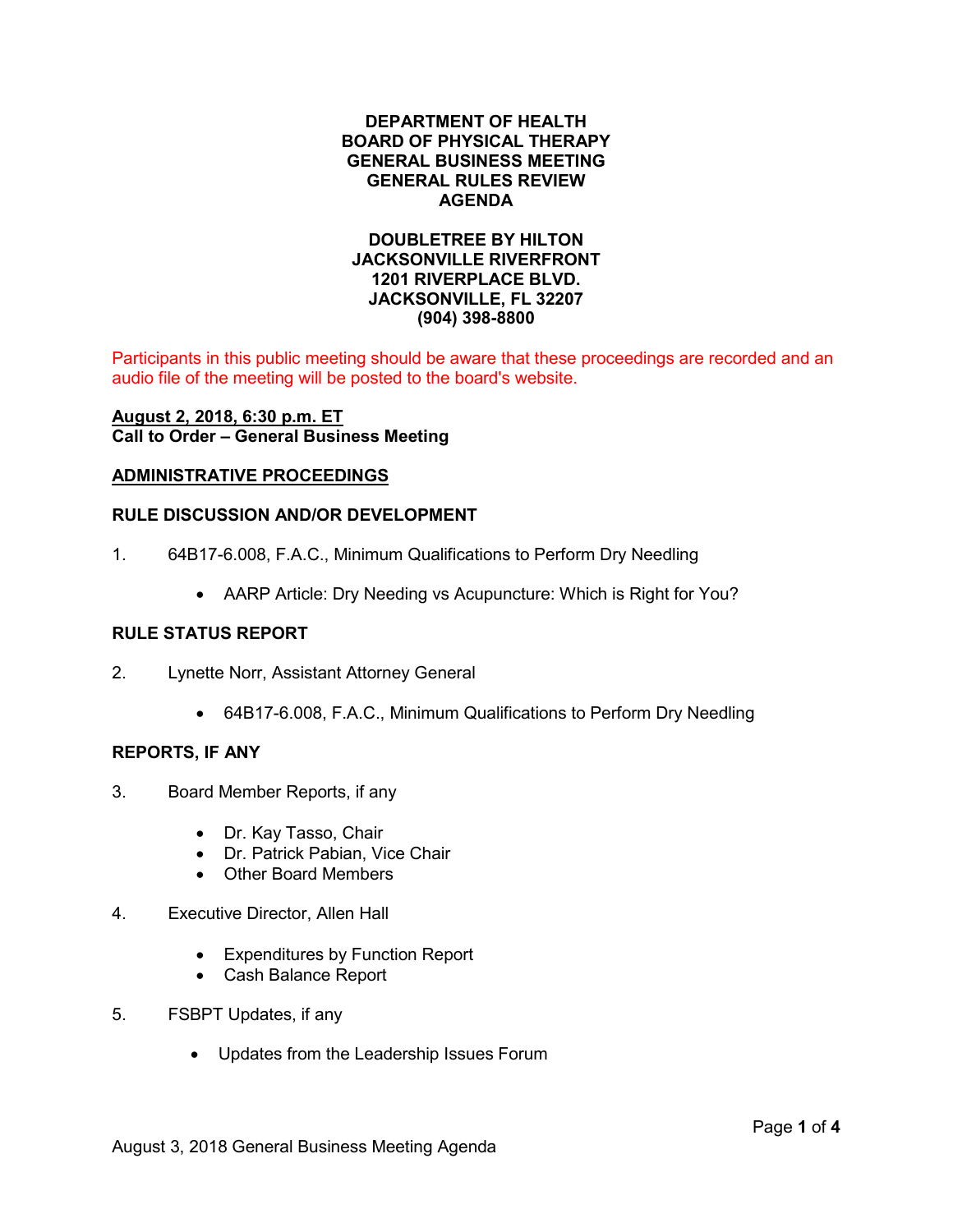# **APPLICANT RATIFICATION LISTS**

- 6. Ratification Lists for Approved Applicants
	- Physical Therapist
	- Physical Therapist Assistant
- 7. Ratification List for Disqualification from Employment Exemptions

# **NEW BUSINESS**

8. Florida State Health Improvement Plan (SHIP)

# **OLD BUSINESS**

- 9. Board of Physical Therapy Minutes
	- May 3-4, General Business Meeting

# **OTHER BUSINESS AND INFORMATION**

- 10. Exam Statistics
- 11. Staff Recognition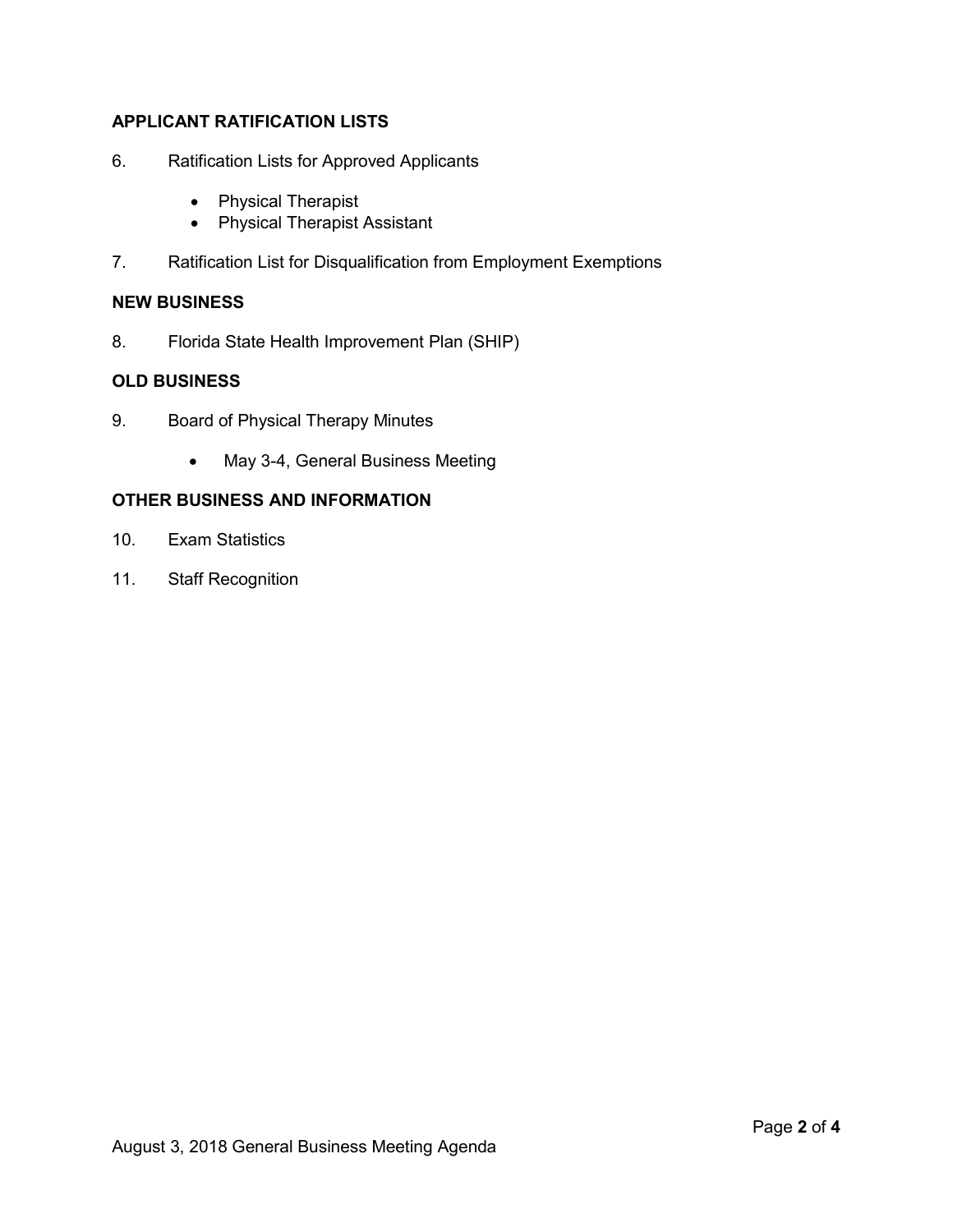# **DEPARTMENT OF HEALTH BOARD OF PHYSICAL THERAPY GENERAL BUSINESS MEETING GENERAL RULES REVIEW AGENDA**

# **DOUBLETREE BY HILTON JACKSONVILLE RIVERFRONT 1201 RIVERPLACE BLVD. JACKSONVILLE, FL 32207 (904) 398-8800**

Participants in this public meeting should be aware that these proceedings are recorded and an audio file of the meeting will be posted to the board's website.

### **August 3, 2018, 8:00 a.m. ET Call to Order – General Business Meeting**

### **DISCIPLINARY PROCEEDINGS:**

## **MOTION FOR BOARD'S FINAL ORDER BY VOLUNTARY RELINQUISHMENT**

- 1. Mena Elizabeth Pascual-De, PTA 1070, Case Number 2017-22491
- 2. Lisbeth Guerra, PT 20503, Case Number 2018-05891

# **EXTENSION/APPROVAL REQUEST FOR CONTINUING EDUCATION REQUIRED BY FINAL ORDER**

3. Mario Anzalone, PT 26322, Case Number 2015-11985

#### **PROSECUTOR'S REPORT**

- 4. John Wilson, Prosecuting Attorney
	- PSU Inventory Report

### **ADMINISTRATIVE PROCEEDINGS:**

### **PERSONAL APPEARANCE PURSUANT TO §456.013(3)(c), F.S.**

- 5. Jasin Knights, PT by Endorsement
- 6. Bernadette Gomes Manabat Marquez, PT by Endorsement
- 7. Phillip Cox, PT by Endorsement
- 8. Jeffrey Matthews, PTA by Examination
- 9. Brian Walsh, PTA by Examination